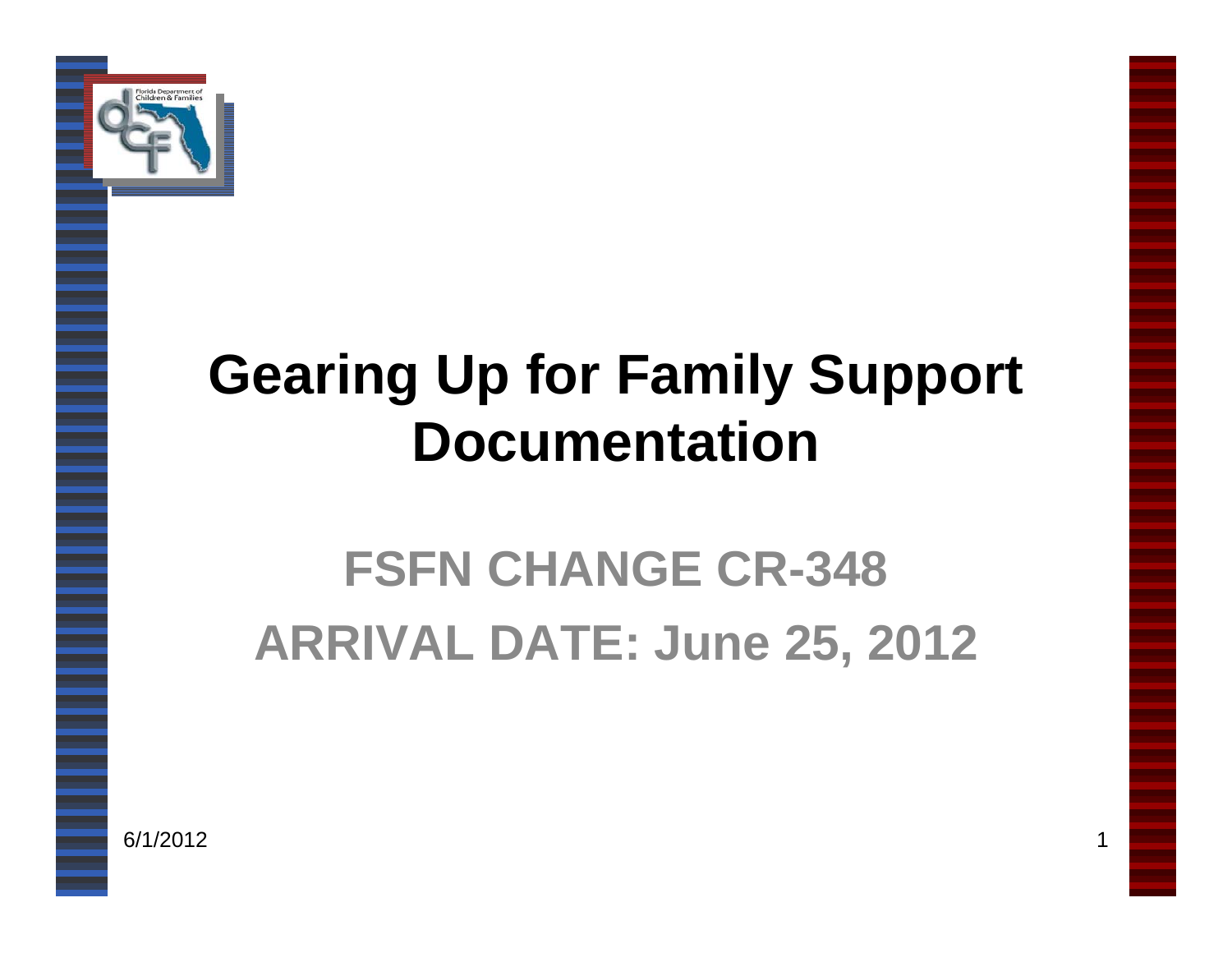

#### **Agenda**

| <b>Welcome and Review of Agenda</b>                 | Linda Radigan          |
|-----------------------------------------------------|------------------------|
| <b>Housekeeping</b>                                 | <b>Chris Recinella</b> |
| Slides 3-6                                          | Linda Radigan          |
| Slides 7-12                                         | <b>Kelly Sweat</b>     |
| <b>Discussion, Questions and</b><br><b>Comments</b> | Group                  |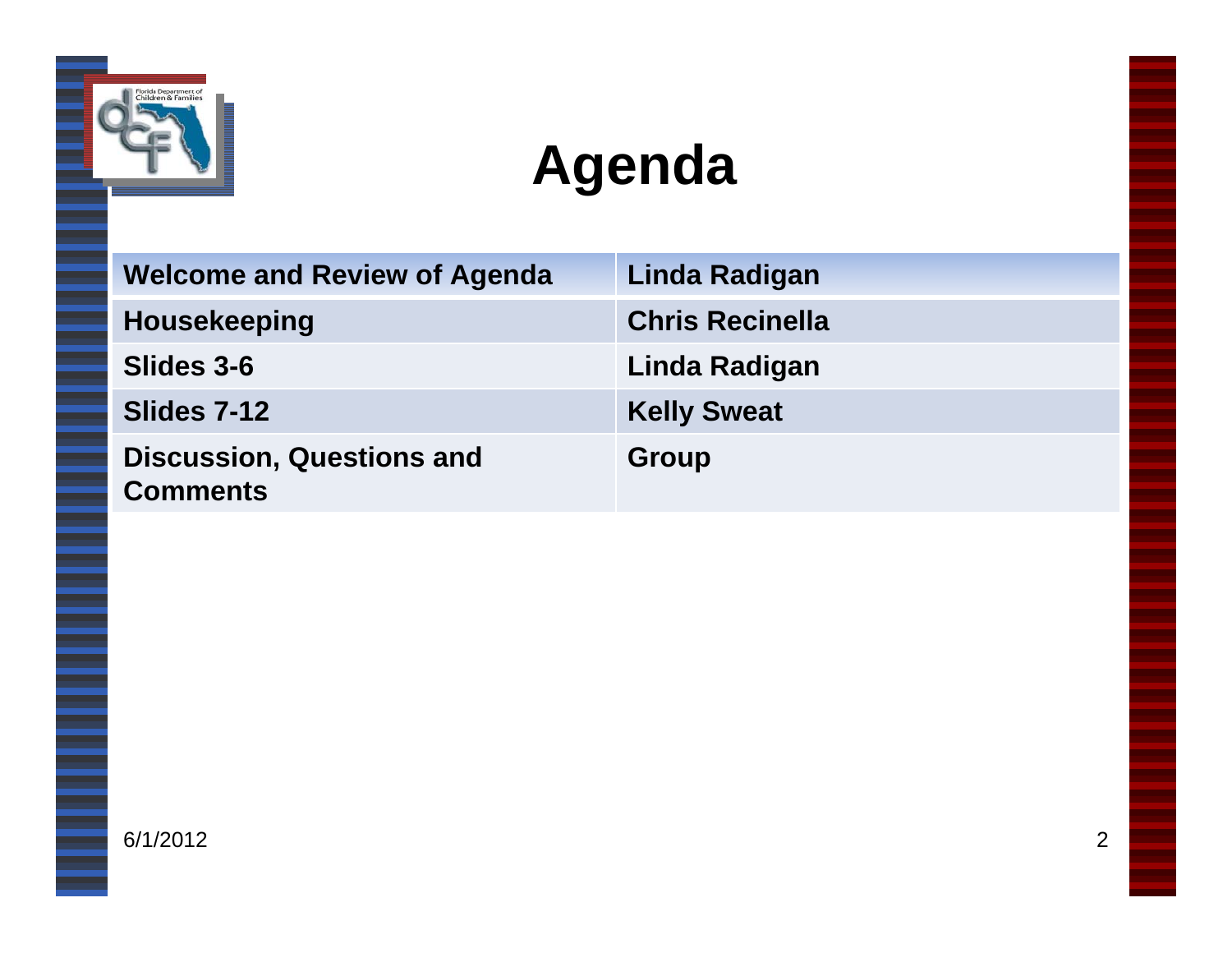

# **Why this is important**

- $\triangle$  **Having a complete child record for services received** IF a child comes back to child welfare system
- ❖ Knowing when a child being served is an alleged victim in a new report of child abuse/neglect
- Documenting children served for Federal and State Funding Sources
- Consistently identifying the status of children being counted (Family Support or Protective Interventions)
- ❖ Setting the stage for outcome measurement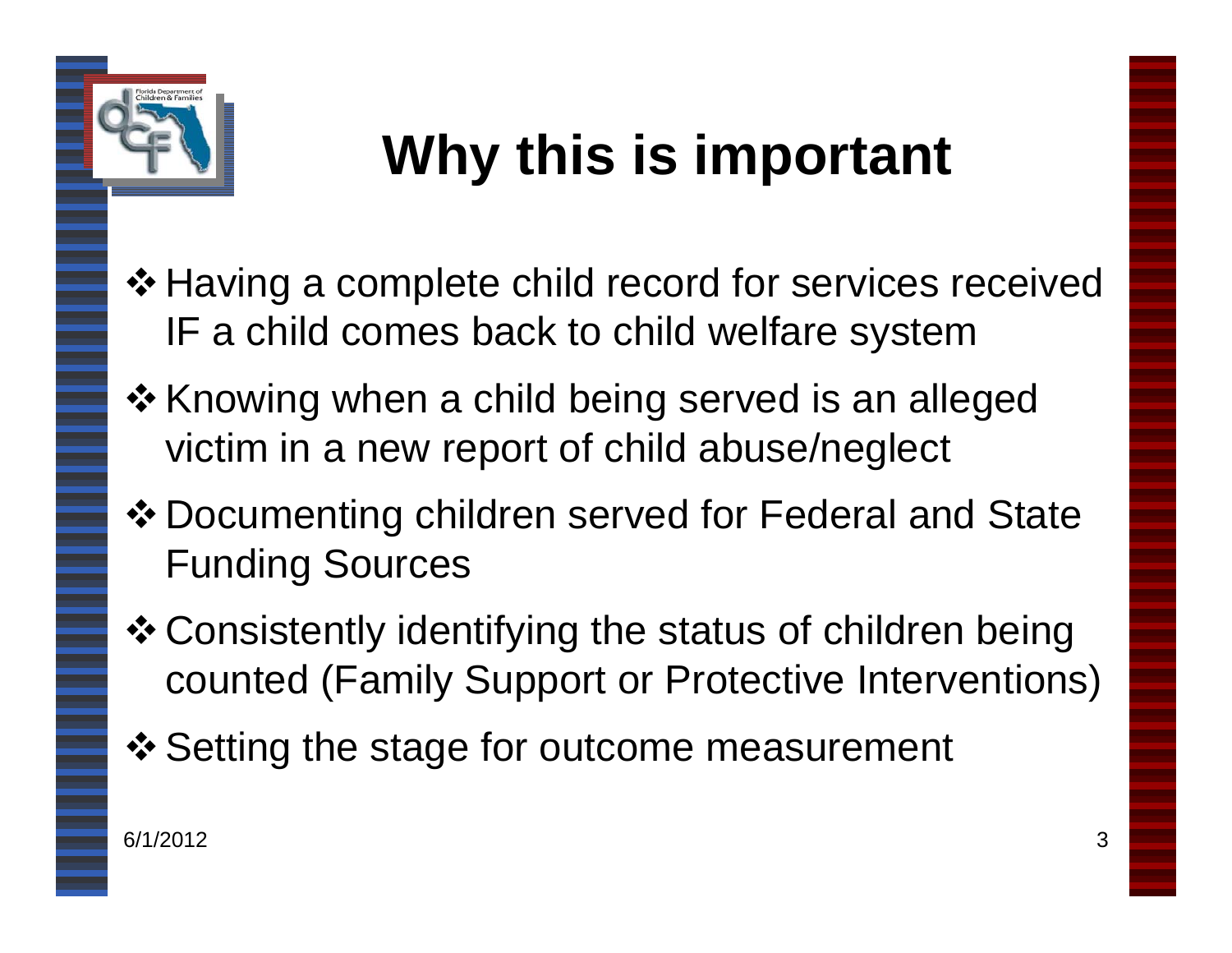

#### **Design & Testing of New Screen**

- Design team of CBCs and DCF staff developed new screen for testing with prevention cases
- Five CBCs tested the new screen in November, 2011
- Developed a set of recommendations for edits to the screen and definitions to guide use
- Recommendations were the basis for FSFN Change Request 348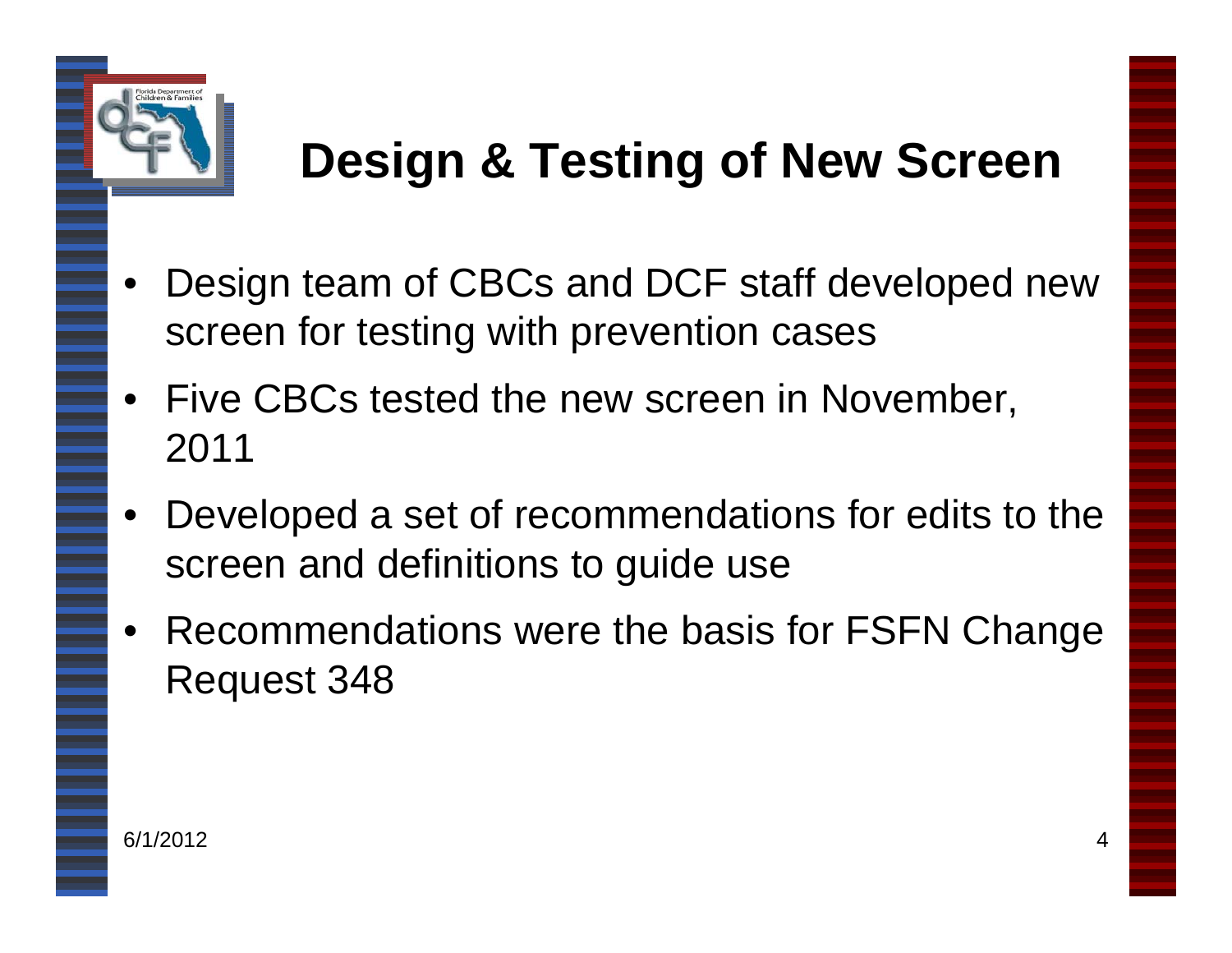#### Defining and Documenting Services in FSFN for Children Receiving Family Support or Protective Actions (3/6/12)

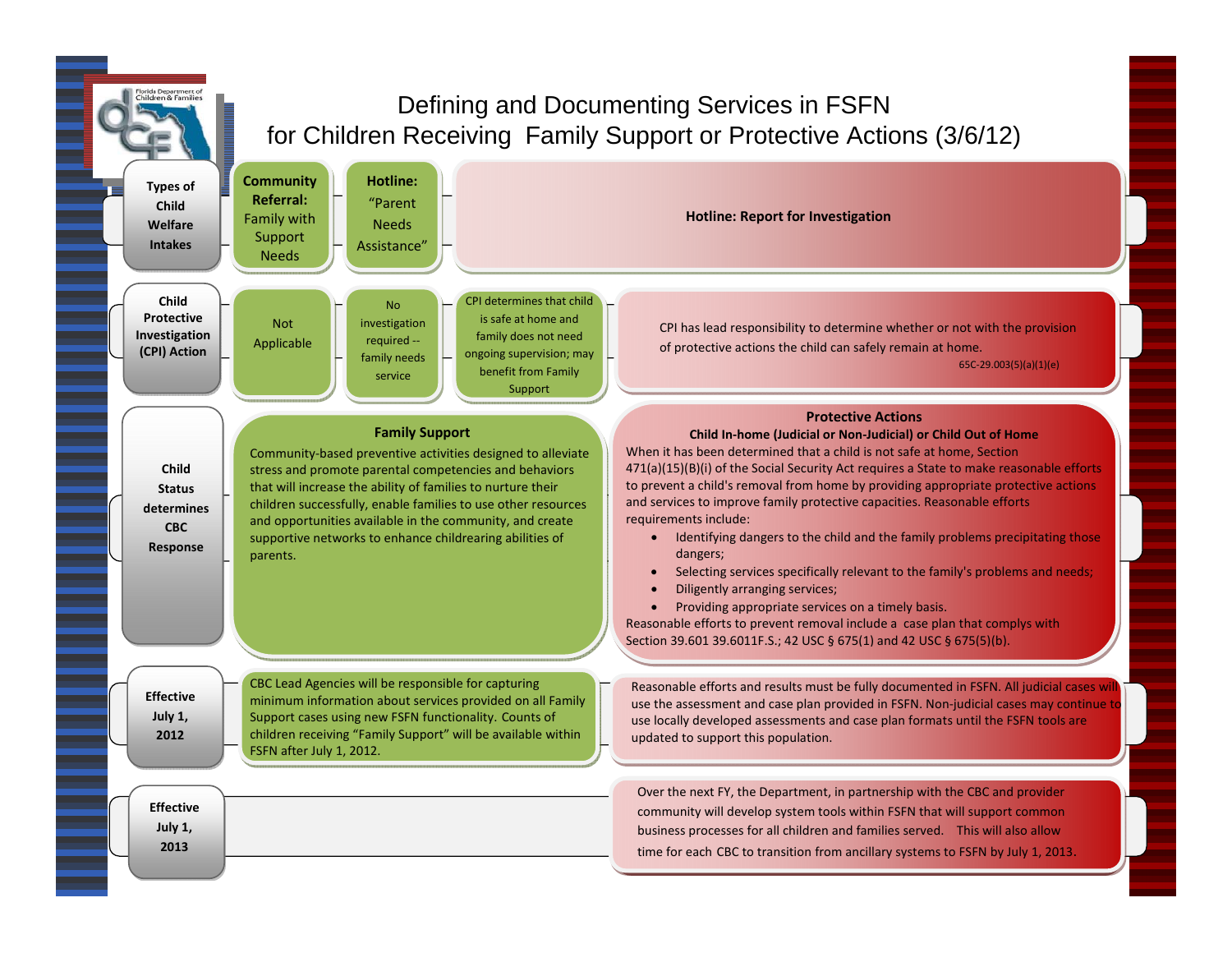

# **Role of CPIs**

- Primary worker during an investigation
- Determine child safety (all children in family)
- Engage family support services during or after an investigation
- Follow local MOU to officially transfer case to Family Support as primary worker when investigation closes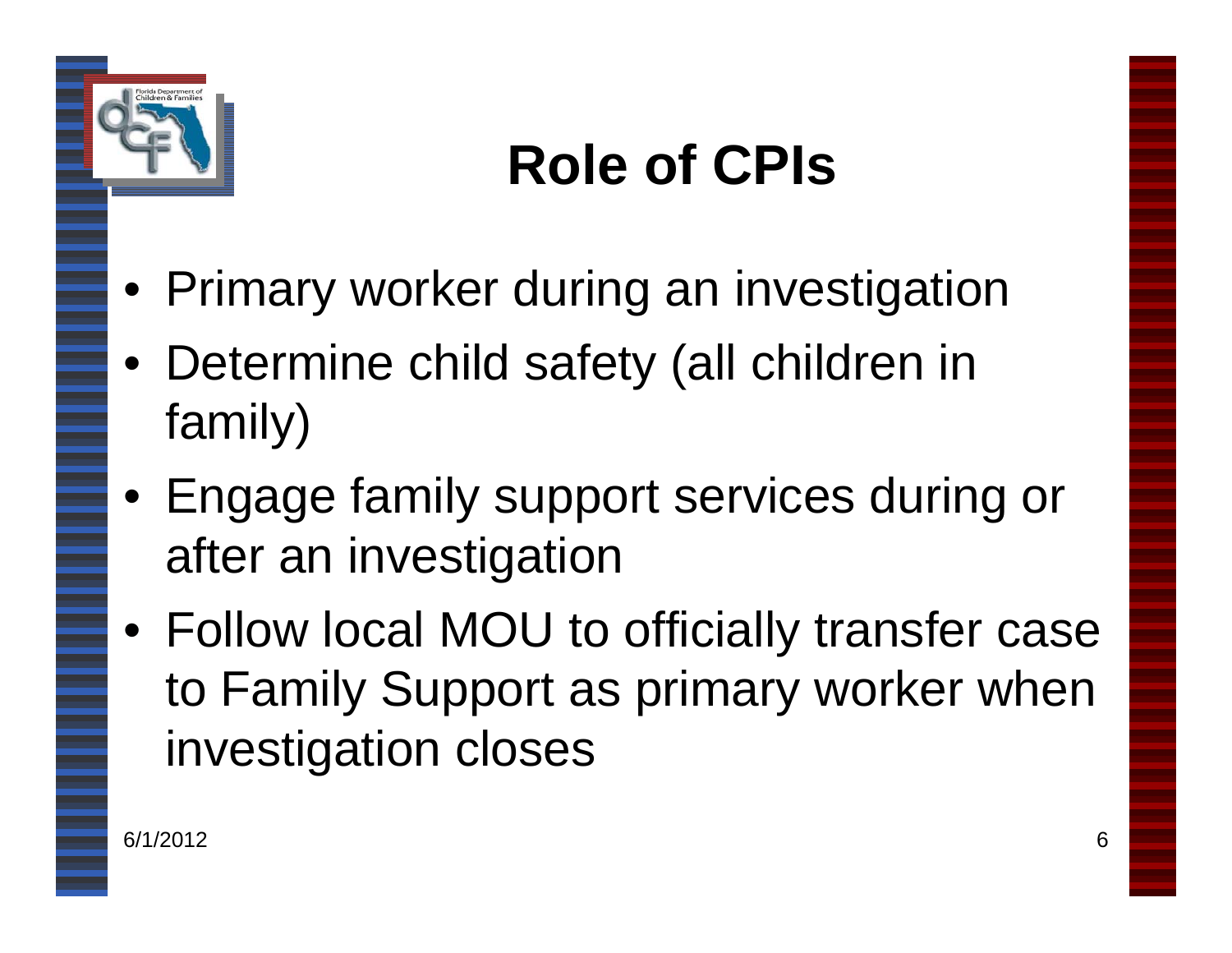

# **Creation of A Family Support Case**

Hotline/CPI Refers the Case

Case Already Created

Case Transfer Process to establish Family Support Case Type

Community Referrals

**≻Open a case using FSFN Service** Module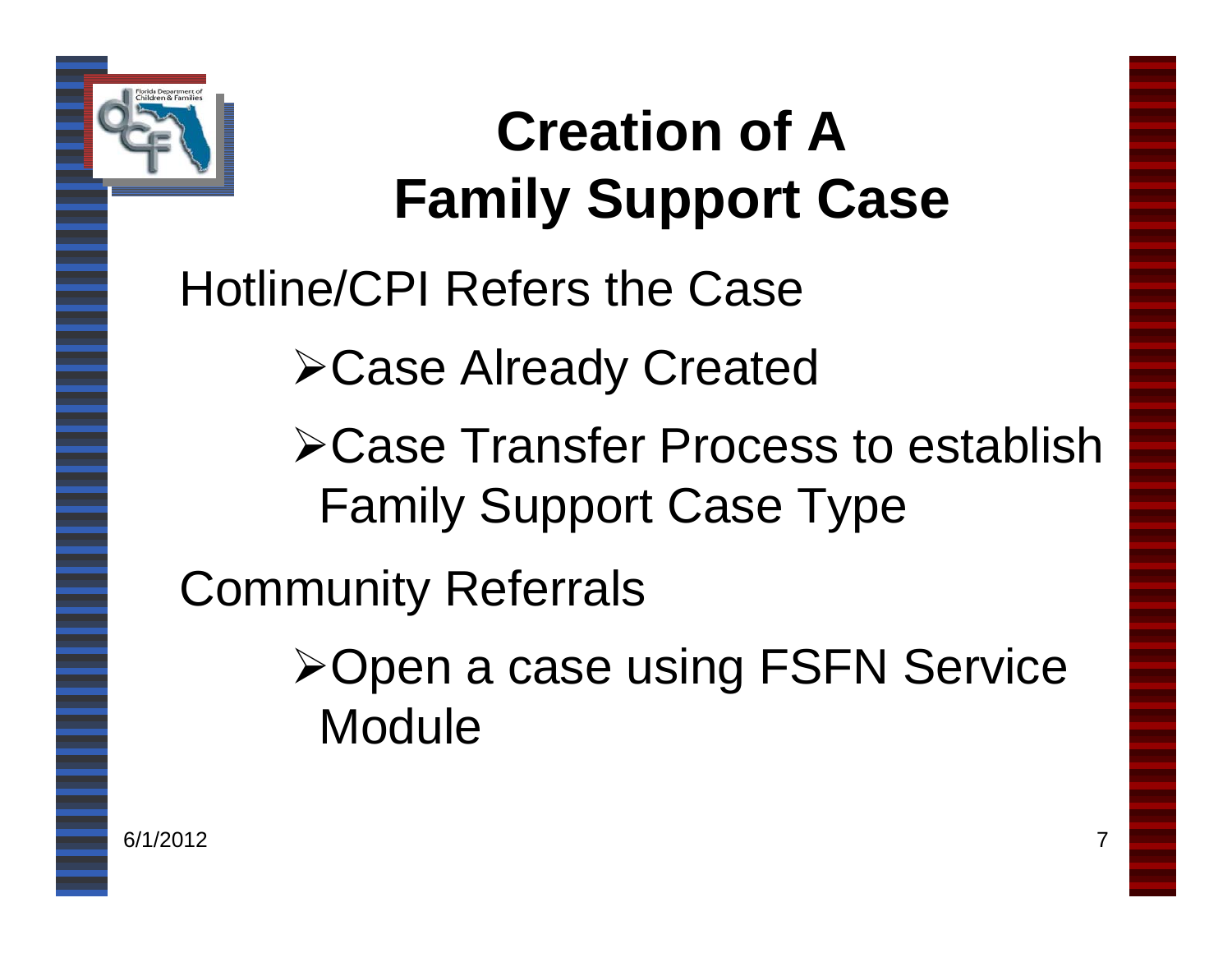

#### **What information will screen capture?**

#### **Family Support Worker will enter**:

- **≻Begin and End Dates**
- Referral Source
- **≻Status Comment at Case Beginning**
- **≻Status Comment at Case Closing**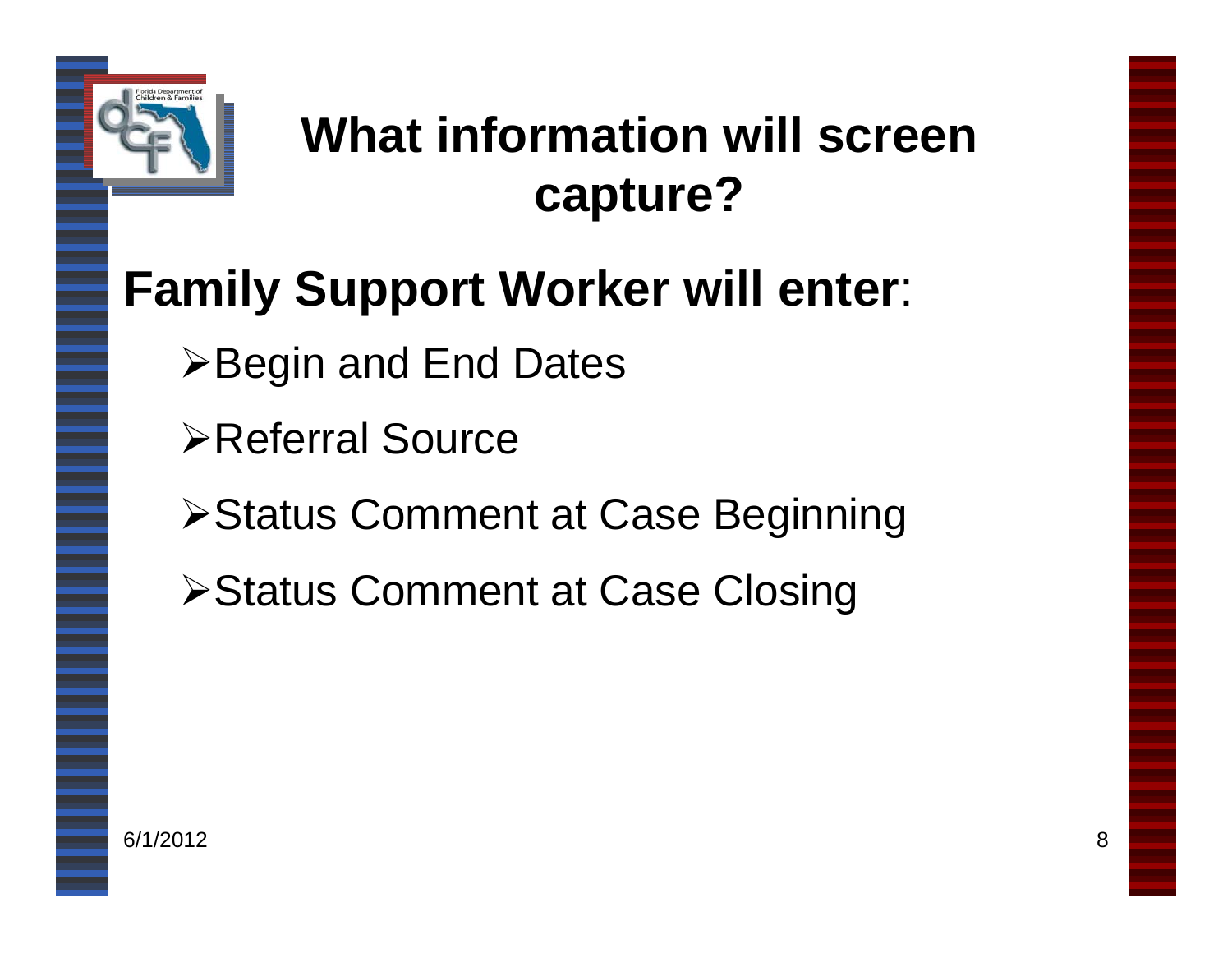

#### **Other Requirements**

• Information for each child in family will be provided as of all Family Support Cases opened on or after July 1, 2012.

• Contact notes will be provided.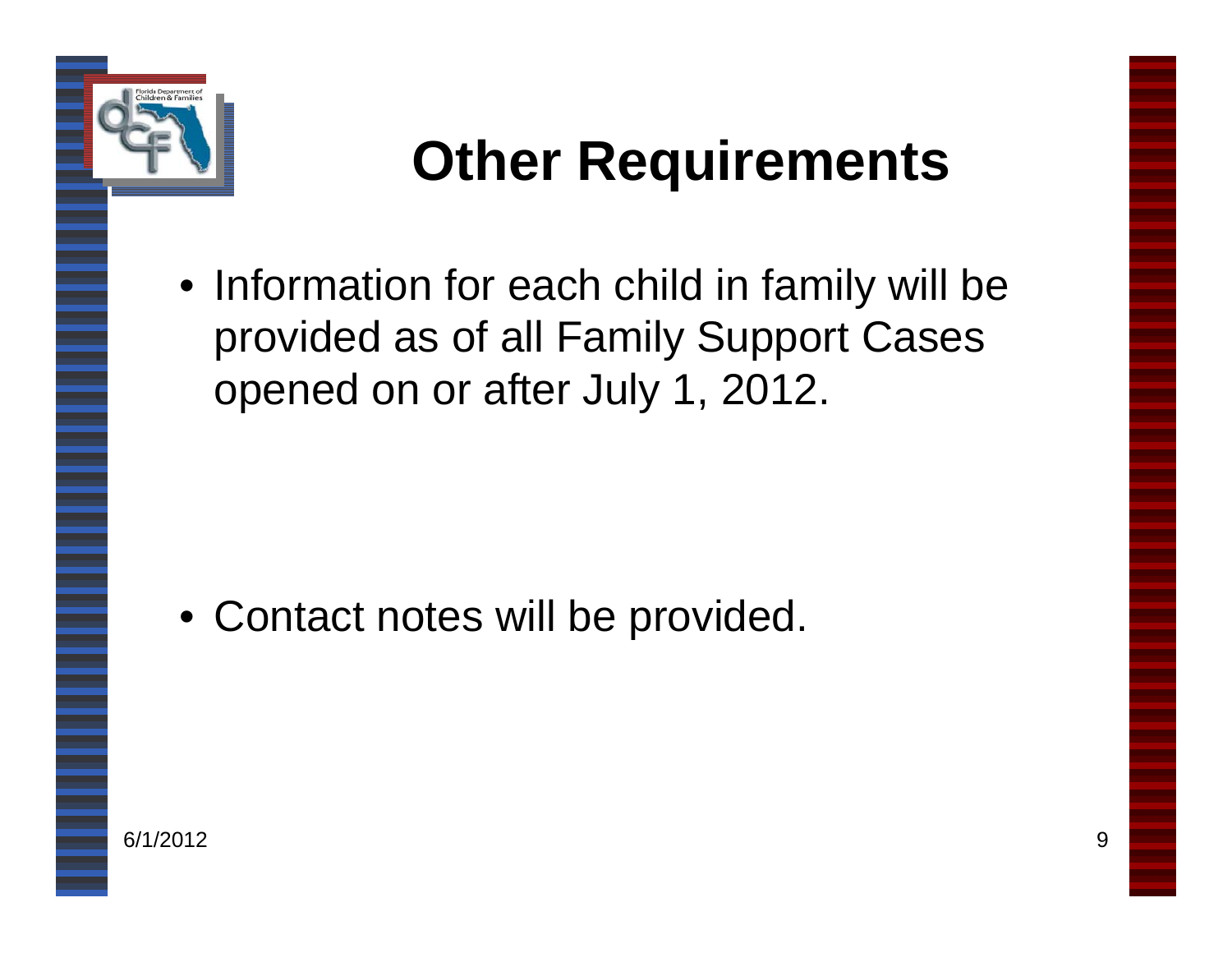

# **Other Requirements**

• Will Family Support cases be included in the thirty-day visit report **(Scorecard?)** »**NO**

• Are the FSFN Family Assessments and Case Plan tools required for Family Support Cases?

»**Not Required, use is discretionary**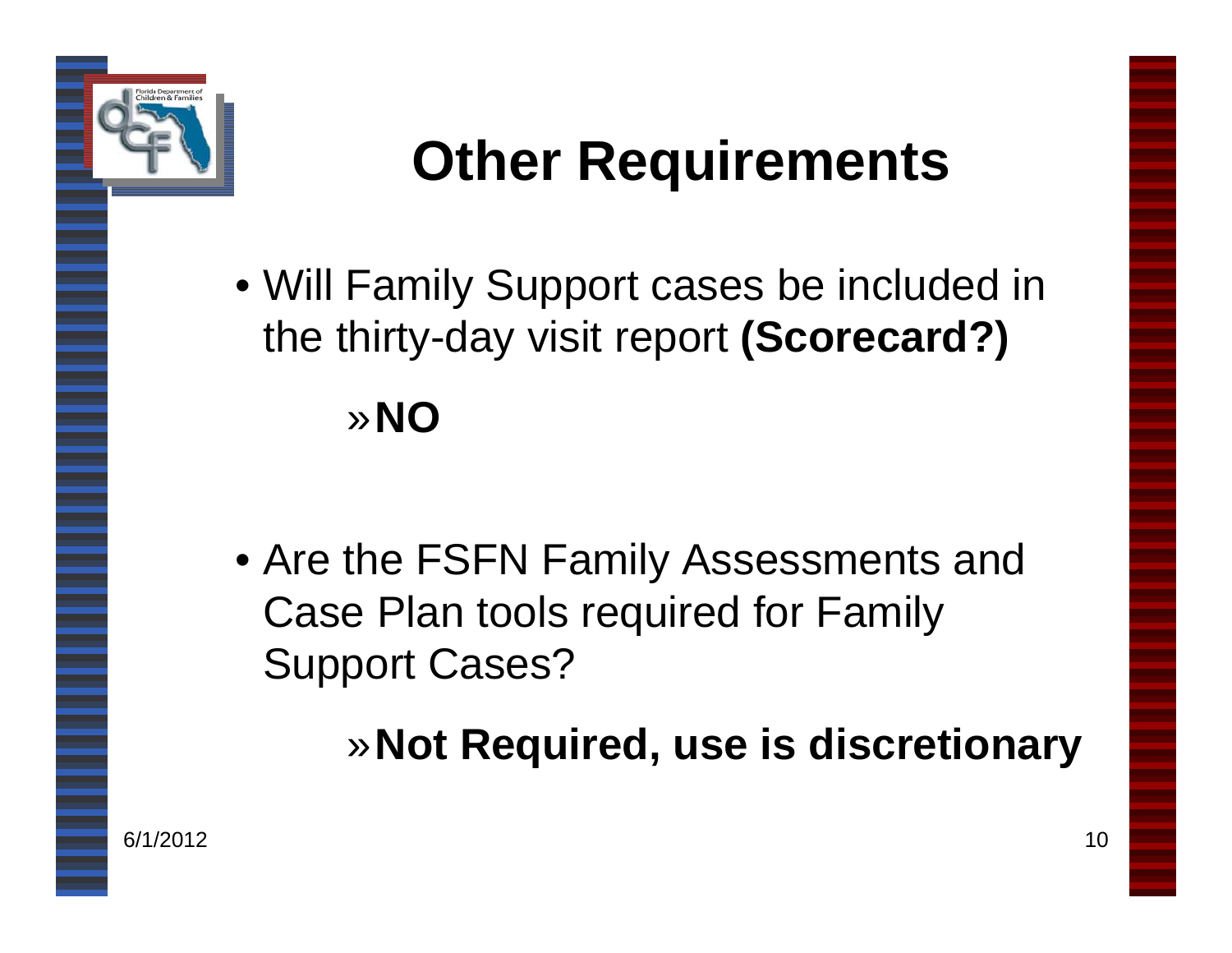

#### **What is the start-up date?**

# June 25 will be deployed to production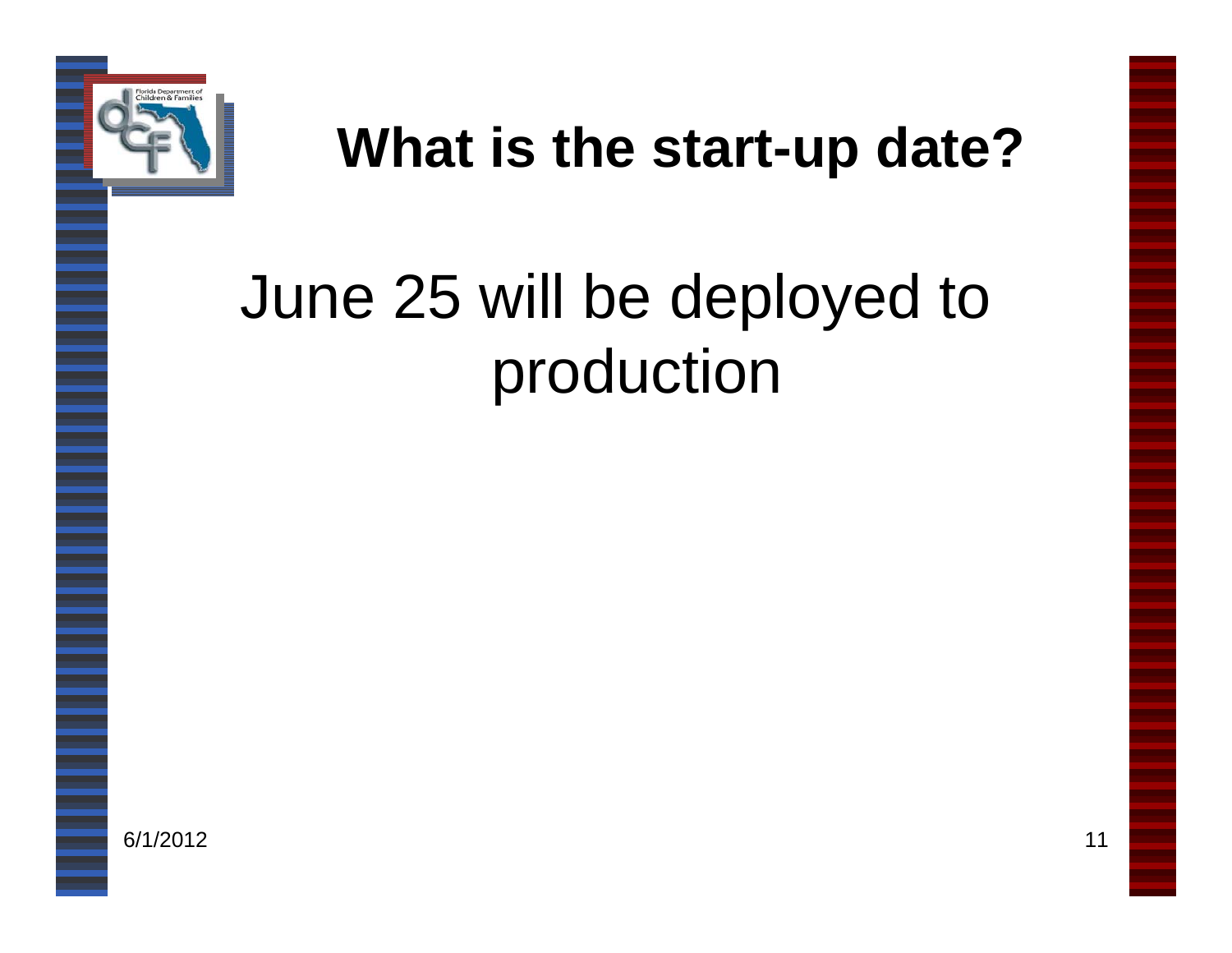

#### **DCF & CBC Leadership Activities**

#### **Identify programs and providers that provide Family Support services.**

- Evaluate current FSFN organizational structure and determine whether new units will need to be established in FSFN.
- Establish new workers in FSFN.
- Discuss how assignments in FSFN will work for Family Support workers.
- >Identify FSFN agency specific training requirements for new units/workers.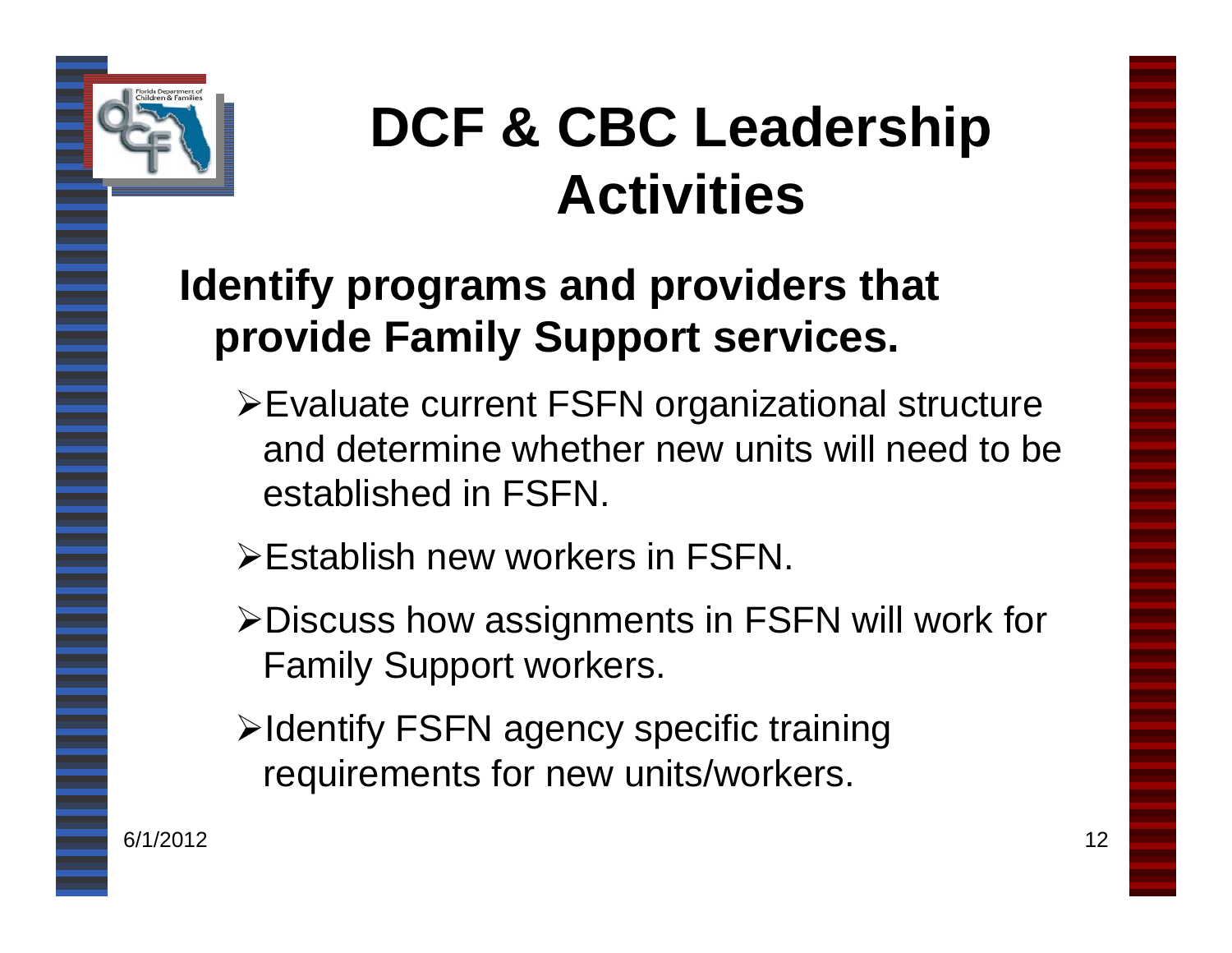

#### **DCF & CBC Leadership Activities**

# **Identify and operationalize:**

 any changes needed to current CPI referral process, and

existing MOUs.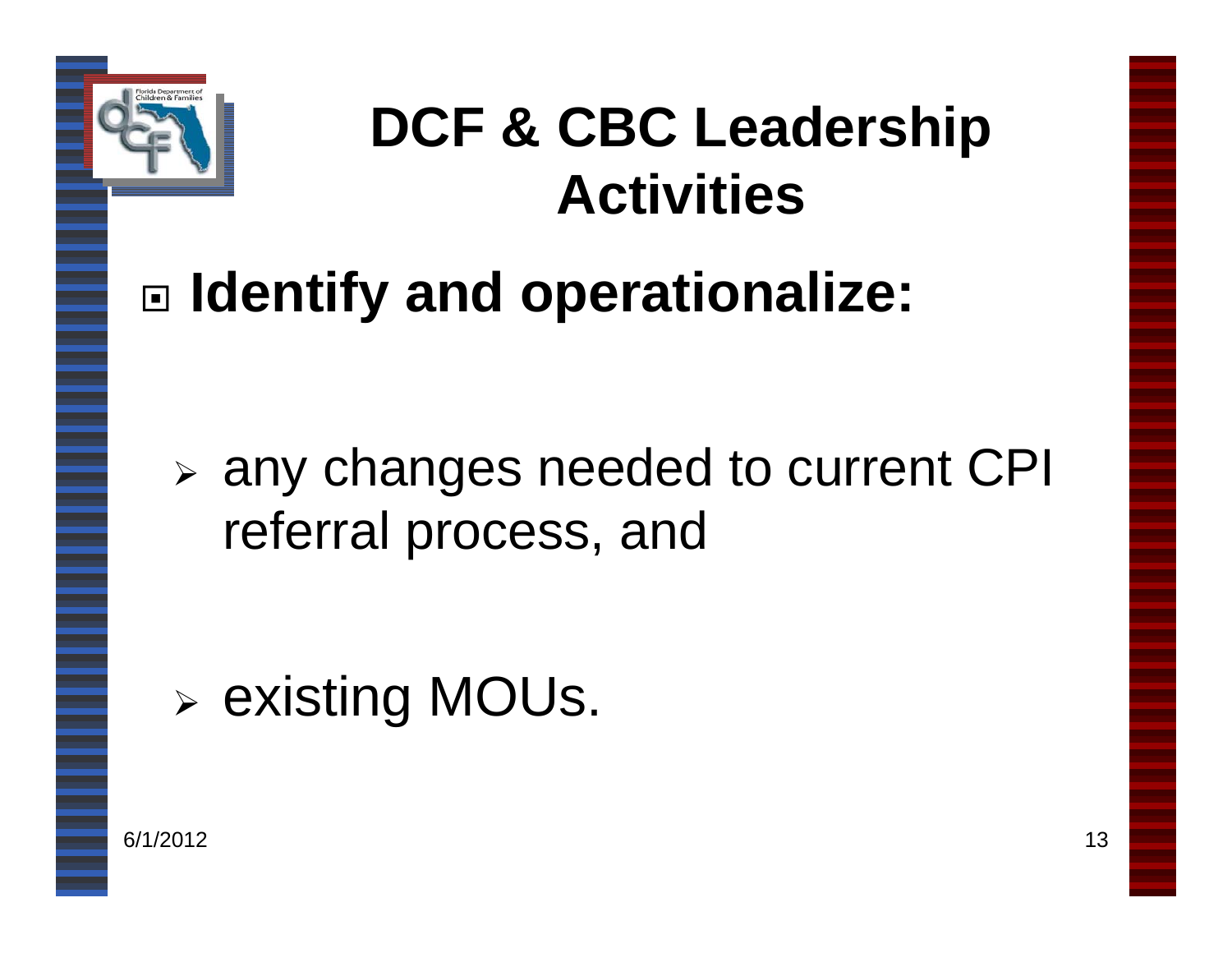

# QUESTIONS AND DISCUSSION